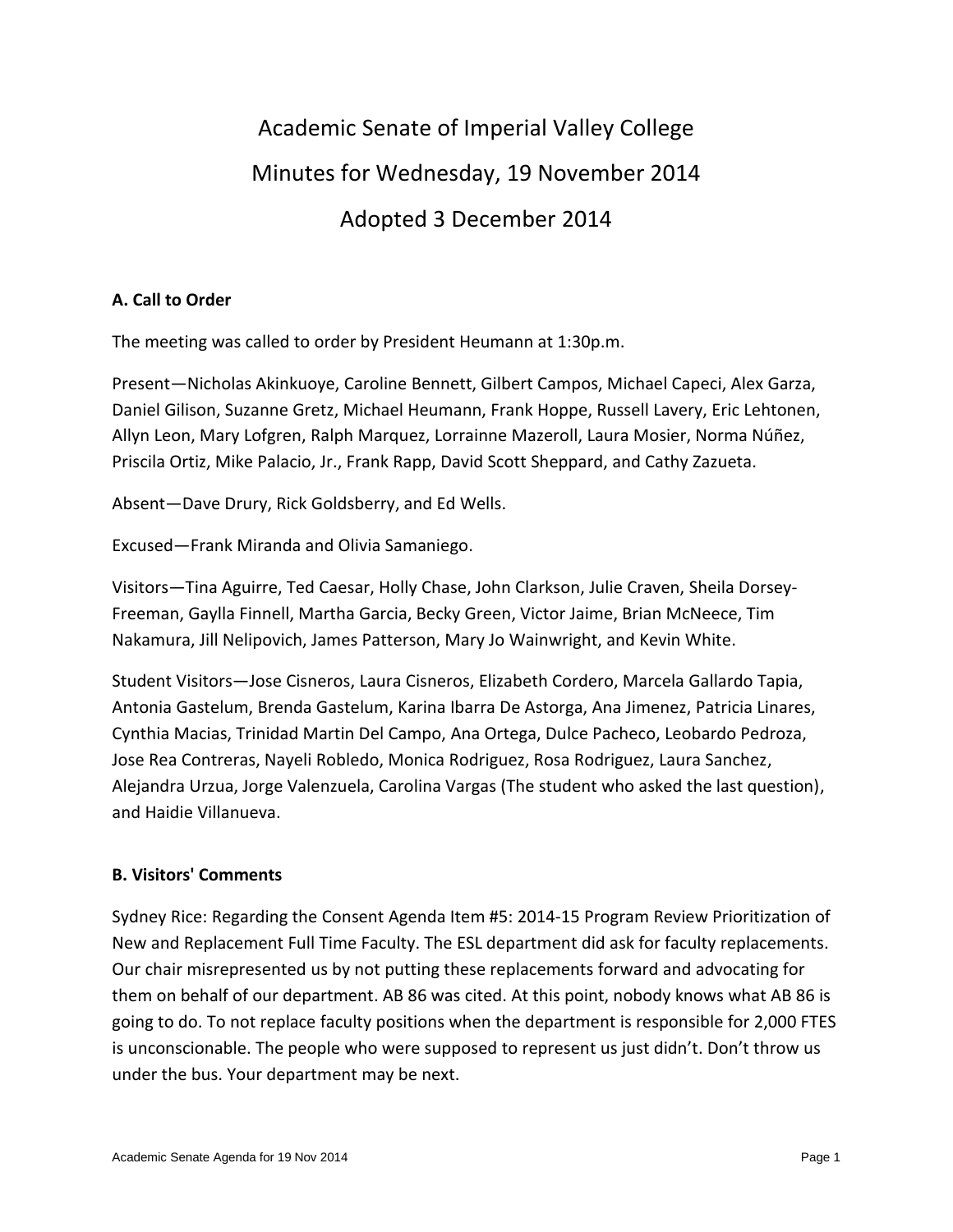#### **C. Consent Agenda**

Michael Heumann—Since Consent Agenda item #1, the minutes for 5 November 2014, did not go out in the emailed packet, they will not be included in this vote. Also note that we did vote to approve the minutes for 15 October 2014 at the last meeting. They're in here again because they've been revised since then.

Suzanne Gretz—I move to consider Consent Agenda item #5, 2014-15 Program Review Prioritization of New and Replacement Full Time Faculty, in a separate vote.

Michael Heumann—OK. That only requires a motion from a single Senator.

[M/S/C] (Núñez/Leon) On #2, 3, 4 & 6. Carried.

Consideration and vote on Consent Agenda item #5, 2014-15 Program Review Prioritization of New and Replacement Full Time Faculty.

Suzanne Gretz—Aren't the people on Instructional Council doing the prioritization the same ones writing the Program Reviews?

Nicholas Akinkuoye—Faculty is involved in Program Review, then it's submitted to the Dean. It's a competitive process and always has been.

John Clarkson—For faculty representation, we rely on our Chair. Our ESL Chair may have acted in good faith, but his duty is to represent us. We have not been represented. The process is terribly flawed.

Suzanne Gretz—The process lacks checks and balances. Why is a potential retiree ranked higher than an actual vacancy?

Nicholas Akinkuoye—You elect your Chair. Not a lot of folks want to serve.

Kevin White—As a Chair, I complete the Program Review. We have to decide what's

best for the College. If you were truly unrepresented we may want to revisit the process.

Sydney Rice—We tried to elect a Chair and then were told they couldn't start until January.

Eric Lehtonen—As a past Chair, faculty involvement is not always a given.

Frank Rapp—If the Senate rejects this, what will happen?

Michael Heumann—It would go back to the Curriculum Committee for reconsideration.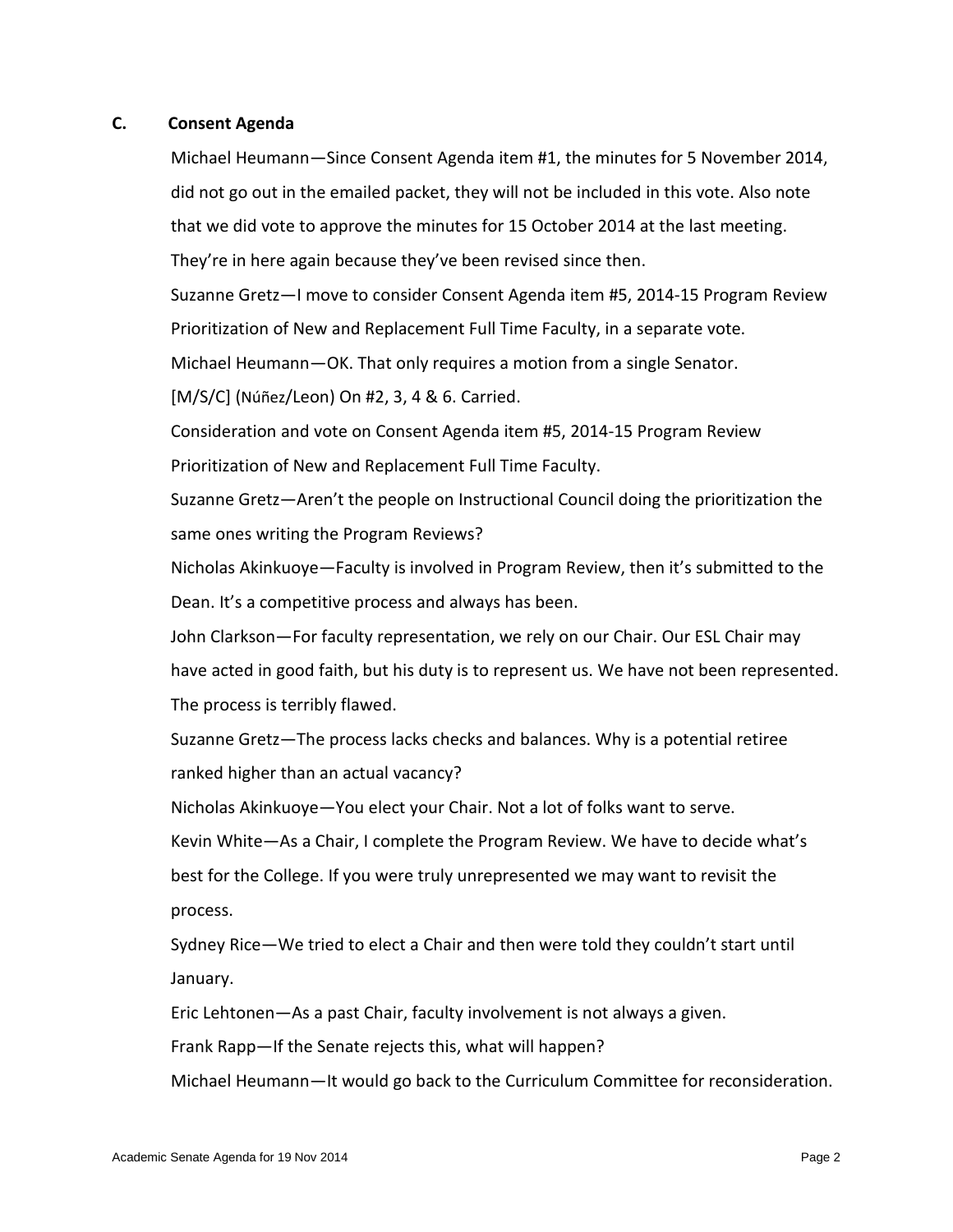Eric Lehtonen—A rejection would send the message that Shared Governance is important.

Mary-Jo Wainwright—Who ultimately decides?

Ted Caesar—Budget & Planning prioritizes, then it goes to the President's Cabinet.

James Patterson—I attended the Instructional Council meeting. The voting was secret.

The Chair did submit the faculty replacement requests. I spoke, as did Daniel Gilison, on behalf of the ESL department.

Caroline Vargas [Student Visitor]—How will this affect ESL students?

Daniel Gilison—We won't know until after the vote.

[M/S] Mosier/Gretz

| Yeas                  | <b>Nays</b>          | Abstentions       |
|-----------------------|----------------------|-------------------|
| Laura Mosier          | Alex Garza           | Mike Palacio, Jr. |
| Cathy Zazueta         | David Scott Sheppard |                   |
| Frank Hoppe           | <b>Suzanne Gretz</b> |                   |
| Caroline Bennett      | Ralph Marquez        |                   |
| <b>Russell Lavery</b> | Gilbert Campos       |                   |
| Norma Núñez           | Daniel Gilison       |                   |
| Michael Capeci        | Allyn Leon           |                   |
| Lorrainne Mazeroll    | Frank Rapp           |                   |
| Mary Lofgren          |                      |                   |
|                       |                      |                   |
| 9 Yeas                | 8 Nays               | 1 Abstention      |
|                       |                      |                   |

The motion carries.

#### **D. Reports—Please limit your report to 3 minutes**

- 1. President—There was no President's report.
- 2. Past-President—There was no Past President's report.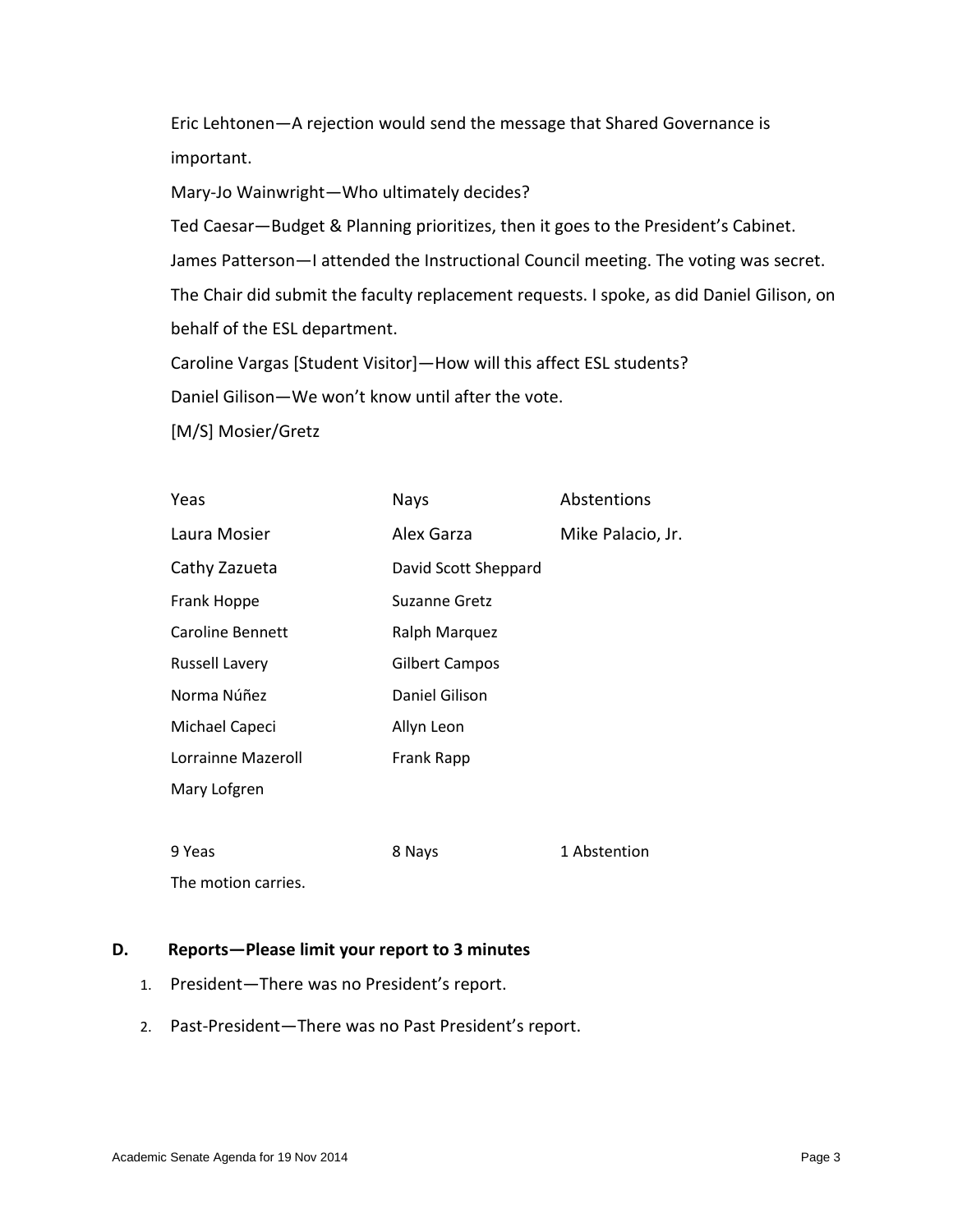- 3. Treasurer—Senate Treasurer Caroline Bennett reported that the Academic Senate spent \$249.76 to bring David Morris to speak at the Academic Senate Retreat, leaving a balance of \$5,565.96.
- 4. Associated Student Government (ASG) President—ASG President Priscila Ortiz discussed some past ASG events including a Día de Muertos event on 4 Nov. 2014 and a Veteran's Day event held 6 Nov. 2014.
- 5. Part-Time Representative—Michael Palacio, Jr.: No report.
- 6. Curriculum Committee—Frank Rapp

Discussed linked classes.

7. Basic Skills Committee—Jill Nelipovich

Discussed a professional development Reading Apprenticeship program to be held 5 Jan. 2015.

**8.** SLO Committee—Jill Nelipovich

Discussed a professional development SLO workshop focusing on learning assessments & SPOL to be held 5 Jan. 2015.

# **E. Action Items**

- 1. Academic Senate Bylaws Revision—(Drury/Leon) Carries.
- 2. Art on Campus Resolution—Second Reading (Leon/Zazueta) Carries.
- 3. Student Equity Plan—First Reading (Leon/Capeci)

Ted Caesar—We're looking for data identifying disproportionate impact on aspects of Student Success for students based on their ethnicity, gender, age, the economically disadvantaged, the disabled, and for foster youth and veterans. Areas of Student Success that are looked at include Access, Course Completion, ESL and Basic Skills Completion, Degree and Certificate Completion, and Transfer. Once identified, activities can be developed and implemented to address and mitigate these impacts. Jill Nelipovich and Gaylla Finnell have worked to develop some of these activities and initiatives.

Jill Nelipovich—Presently I'm the only teaching member of the Committee. Nicholas Akinkuoye—More faculty are needed on this committee.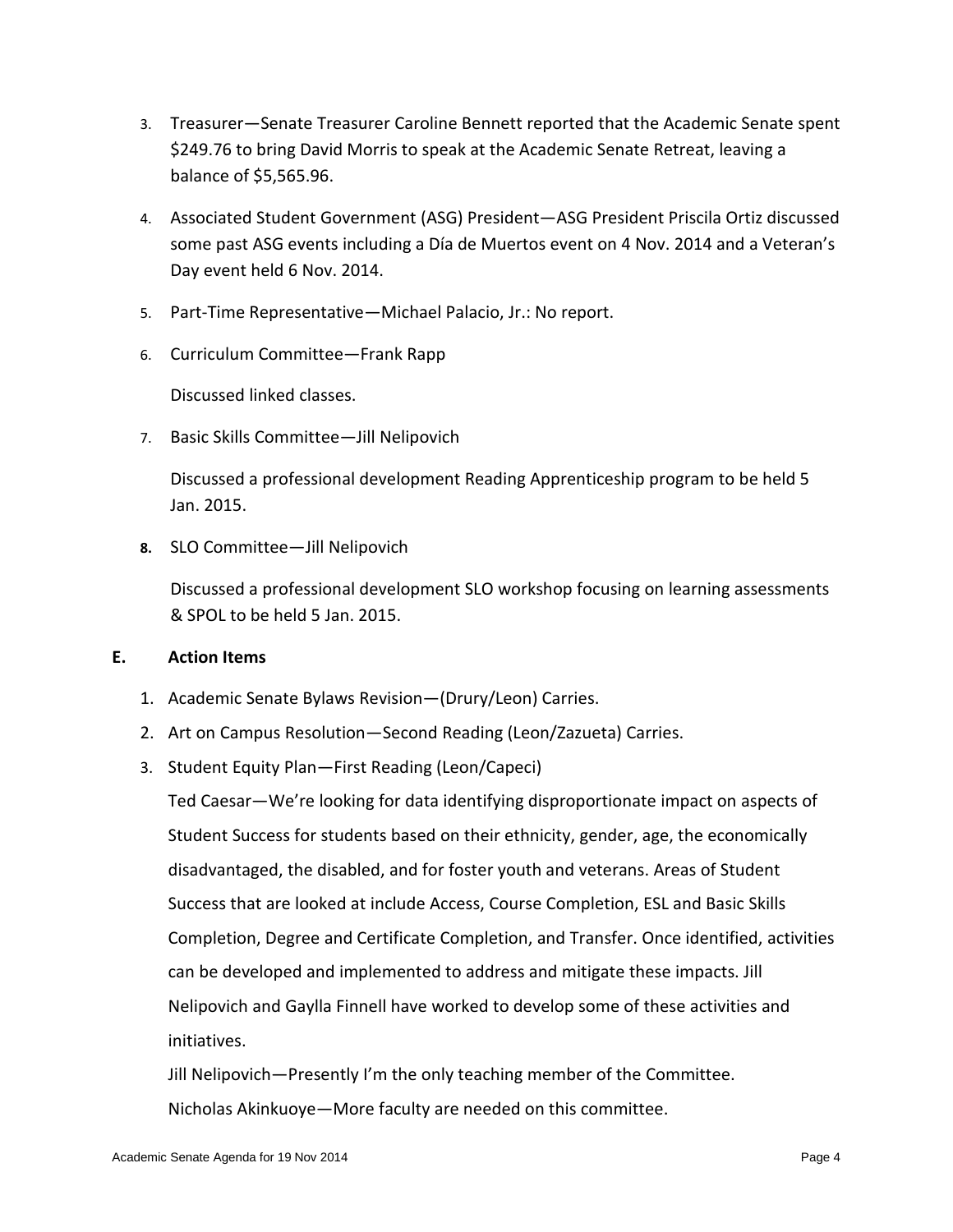# **F. Discussion and Information Items**

1. Online Course Development Policy—Gaylla Finnell

Requirements for Online Course Developers will be changing. Accessibility course needs will be added. This will need to be negotiated into the next contract.

2. Online Faculty Selection—Gaylla Finnell

There have been issues with this process within departments. We've had situations where a part-time instructor not currently working for the College was ok'd to develop an online course, only to have currently employed faculty object, saying that they wanted to do it but hadn't been aware the opportunity existed. Communication must be improved for this process. Some of these issues are contractual. We're submitting a policy proposal to the Academic Senate.

3. Reorganization in Student Services and Technology—Victor Jaime

There will be a reorganization of Student Services and Technology. The position of Vice President of Student Services has been approved for hire. Sergio Lopez is the acting Vice President of Student Services. Research will report to the President. For Technology, there will be a Chief Technology Officer which is not a Vice President position and which we hope to fill internally, at least on an interim basis.

4. AP 4235: Credit by Examination—Martha Garcia

We're aligning with SDICCCA. The major change—we were charging high school STEM students fees, which no one else was doing.

- 5. Learning Services Committee Self-Evaluation [Tabled.]
- 6. AB 86 Update—Martha Garcia

Two deliverables: Adult Education Pathways, and suggestions for Curriculum. We're evolving into Imperial County Adult Education.

- 7. Health Center in Library [Tabled.]
- 8. Emergency Procedures [Tabled.]
- 9. Classrooms in the 3100 and 3200 Buildings [Tabled.]
- **G. "For the Good of the Order"**